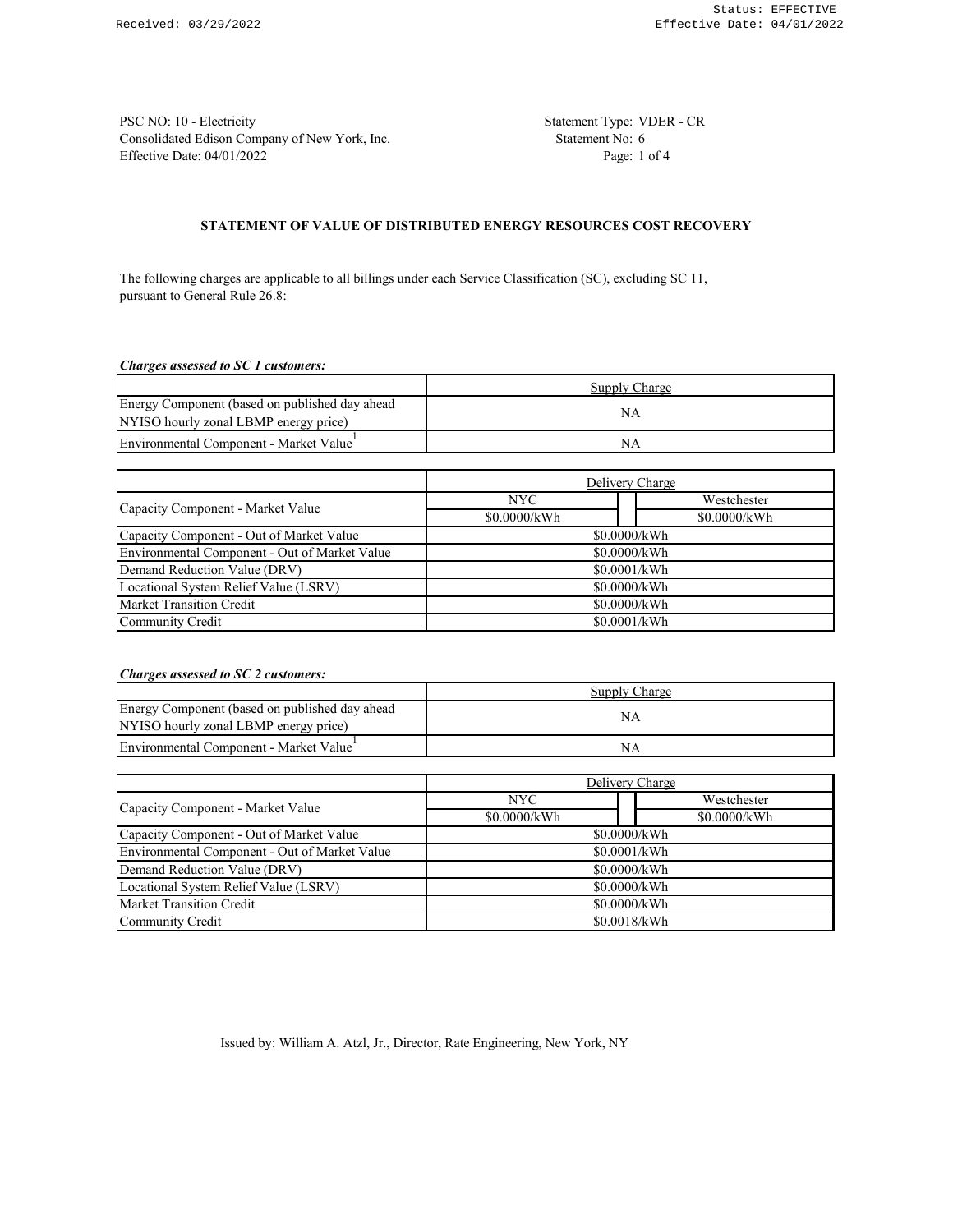PSC NO: 10 - Electricity Statement Type: VDER - CR Consolidated Edison Company of New York, Inc. Statement No: 6 Effective Date: 04/01/2022 Page: 2 of 4

# **STATEMENT OF VALUE OF DISTRIBUTED ENERGY RESOURCES COST RECOVERY**

## *Charges assessed to SC 6 customers:*

|                                                                                          | Supply Charge |
|------------------------------------------------------------------------------------------|---------------|
| Energy Component (based on published day ahead<br>NYISO hourly zonal LBMP energy prices) | NΑ            |
| Environmental Component - Market Value                                                   | ΝA            |

|                                               | Delivery Charge |              |  |
|-----------------------------------------------|-----------------|--------------|--|
|                                               | NYC.            | Westchester  |  |
| Capacity Component - Market Value             | \$0.0000/kWh    | \$0.0000/kWh |  |
| Capacity Component - Out of Market Value      | \$0.0000/kWh    |              |  |
| Environmental Component - Out of Market Value | \$0.0000/kWh    |              |  |
| Demand Reduction Value (DRV)                  | \$0.0000/kWh    |              |  |
| Locational System Relief Value (LSRV)         | \$0.0000/kWh    |              |  |
| Community Credit                              | \$0.0000/kWh    |              |  |

### *Charges assessed to SC 12 Energy Only customers:*

|                                                     | Supply Charge |  |
|-----------------------------------------------------|---------------|--|
| Energy Component (based on published day ahead      |               |  |
| NYISO hourly zonal LBMP energy prices)              |               |  |
| Environmental Component - Market Value <sup>1</sup> | ΝA            |  |

|                                               | Delivery Charge |              |  |
|-----------------------------------------------|-----------------|--------------|--|
| Capacity Component - Market Value             | NYC.            | Westchester  |  |
|                                               | \$0.0000/kWh    | \$0.0000/kWh |  |
| Capacity Component - Out of Market Value      | \$0.0000/kWh    |              |  |
| Environmental Component - Out of Market Value | \$0.0000/kWh    |              |  |
| Demand Reduction Value (DRV)                  | \$0.0001/kWh    |              |  |
| Locational System Relief Value (LSRV)         | \$0.0000/kWh    |              |  |
| Community Credit                              | \$0.0000/kWh    |              |  |

### *Charges assessed to Low Tension Non-Standby Customers served under SCs 5, 8, 9 and 12:*

|                                                | Supply Charge |  |
|------------------------------------------------|---------------|--|
| Energy Component (based on published day ahead |               |  |
| NYISO hourly zonal LBMP energy prices)         |               |  |
| Environmental Component - Market Value         |               |  |

|                                               | Delivery Charge     |           |  |
|-----------------------------------------------|---------------------|-----------|--|
| Capacity Component - Market Value             | NYC.<br>Westchester |           |  |
|                                               | \$0.01/kW           | \$0.00/kW |  |
| Capacity Component - Out of Market Value      | \$0.00/kW           |           |  |
| Environmental Component - Out of Market Value | \$0.0000/kWh        |           |  |
| Demand Reduction Value (DRV)                  | \$0.02/kW           |           |  |
| Locational System Relief Value (LSRV)         | \$0.00/kW           |           |  |
| Community Credit                              | \$0.03/kW           |           |  |

Issued by: William A. Atzl, Jr., Director, Rate Engineering, New York, NY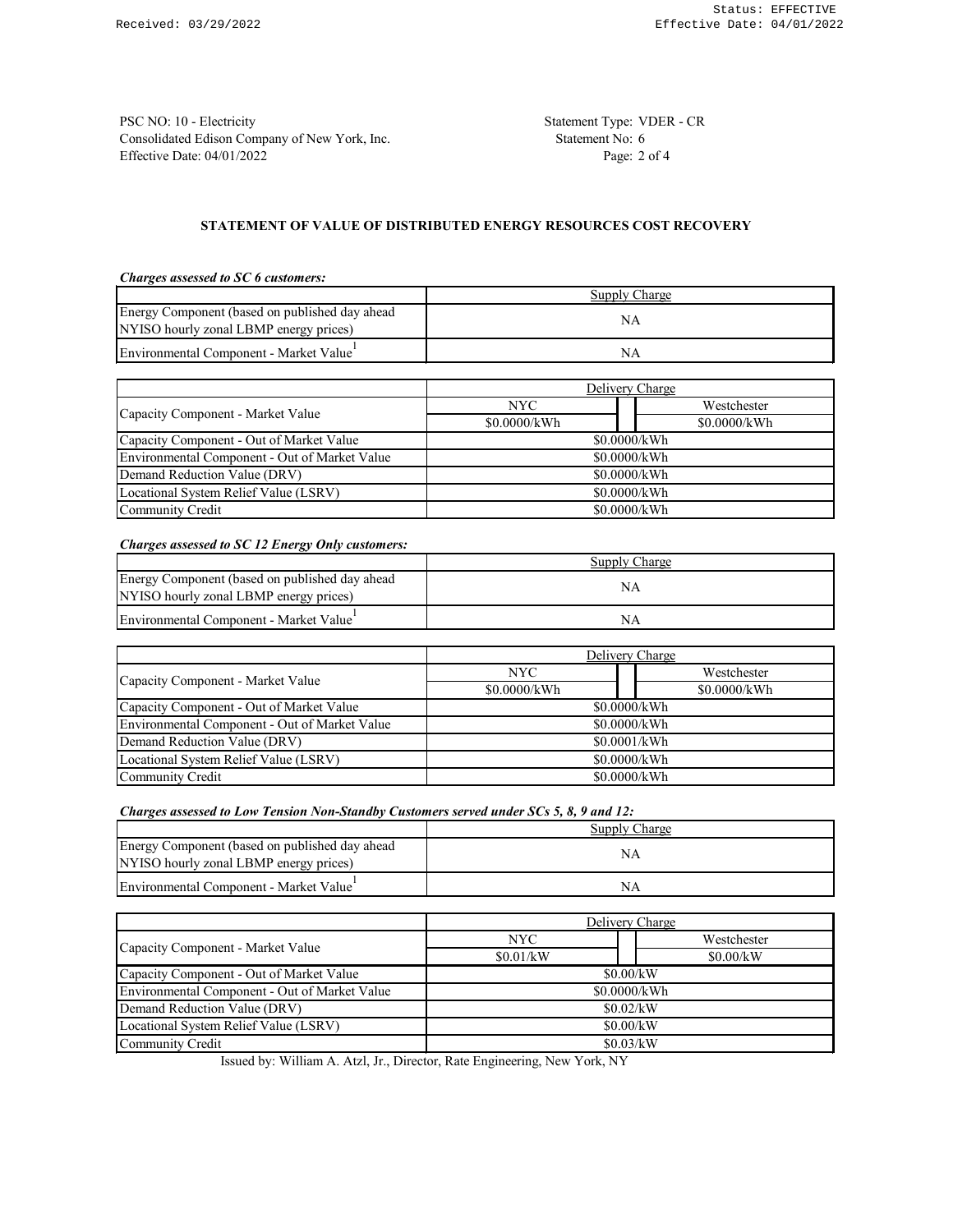PSC NO: 10 - Electricity Statement Type: VDER - CR Consolidated Edison Company of New York, Inc. Statement No: 6 Effective Date: 04/01/2022 Page: 3 of 4

# **STATEMENT OF VALUE OF DISTRIBUTED ENERGY RESOURCES COST RECOVERY**

|  | Charges assessed to High Tension Non-Standby Customers served under SCs 5, 8, 9, 12 and 13: |  |  |
|--|---------------------------------------------------------------------------------------------|--|--|
|  |                                                                                             |  |  |

|                                                                                          | Supply Charge |                 |  |
|------------------------------------------------------------------------------------------|---------------|-----------------|--|
| Energy Component (based on published day ahead<br>NYISO hourly zonal LBMP energy prices) | NA            |                 |  |
| Environmental Component - Market Value                                                   | <b>NA</b>     |                 |  |
|                                                                                          |               |                 |  |
|                                                                                          |               | Delivery Charge |  |
|                                                                                          | NYC.          | Westchester     |  |
| Capacity Component - Market Value                                                        | \$0.01/kW     | \$0.00/kW       |  |
| Capacity Component - Out of Market Value                                                 | \$0.00/kW     |                 |  |
| Environmental Component - Out of Market Value                                            | \$0.0000/kWh  |                 |  |
| Demand Reduction Value (DRV)                                                             | \$0.00/kW     |                 |  |
| Locational System Relief Value (LSRV)                                                    | \$0.00/kW     |                 |  |
| Community Credit                                                                         |               | \$0.02/kW       |  |

*Charges assessed to Low Tension Standby Customers served under SCs 5, 8, 9 and 12:*

|                                                     | Supply Charge |  |
|-----------------------------------------------------|---------------|--|
| Energy Component (based on published day ahead      | ΝA            |  |
| NYISO hourly zonal LBMP energy prices)              |               |  |
| Environmental Component - Market Value <sup>1</sup> | NΑ            |  |

|                                               | Delivery Charge           |  |                           |  |
|-----------------------------------------------|---------------------------|--|---------------------------|--|
| Capacity Component - Market Value             | NYC.                      |  | Westchester               |  |
|                                               | \$0.01/kW Contract Demand |  | \$0.00/kW Contract Demand |  |
| Capacity Component - Out of Market Value      | \$0.00/kW Contract Demand |  |                           |  |
| Environmental Component - Out of Market Value | \$0.0000/kWh              |  |                           |  |
| Demand Reduction Value (DRV)                  | \$0.01/kW Contract Demand |  |                           |  |
| Locational System Relief Value (LSRV)         | \$0.00/kW Contract Demand |  |                           |  |
| Community Credit                              | \$0.03/kW                 |  |                           |  |